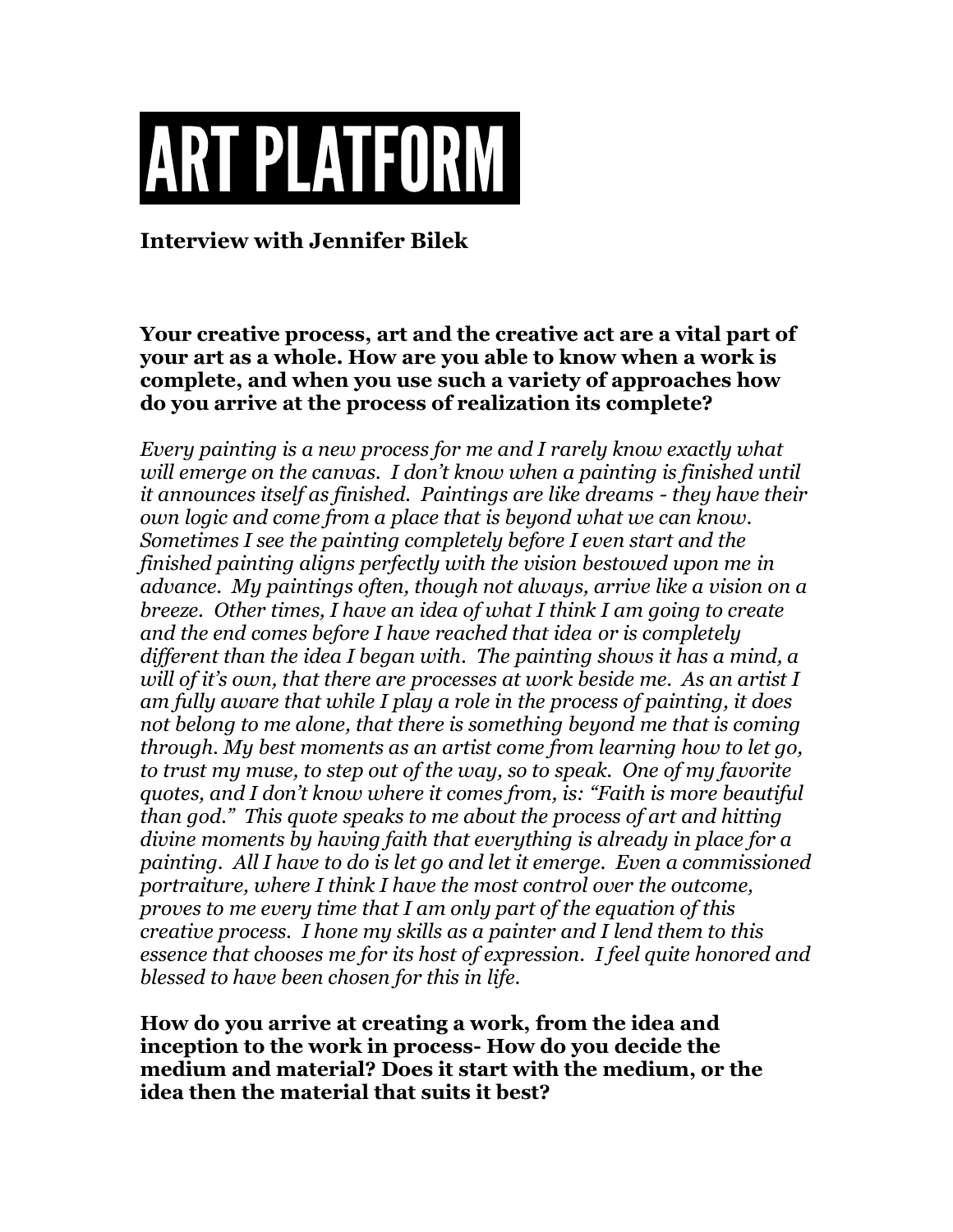*I have so many ideas for paintings that never get painted. For the paintings that do emerge, I am usually called to paint them with some urgency. I will have a vague idea for something but if it keeps presenting, then my attention goes to it. When I am commissioned to do a painting, as in a portrait, that too is being called. I can see myself painting portraits that are commissioned, well before any contracts have been signed. I once had an inquiry about a portrait that didn't materialize for an entire year. I couldn't understand why the client hadn't called because I saw myself in the process of painting the portrait. I knew that the painting was there, that it was already in existence somewhere and wanted to be born and didn't understand where the client had gone. I simply waited, understanding it would come and a year later, the client called and said she was ready. Sometimes when I am working on one painting, another will emerge in a vision and demand to be attended to. I once had three commissioned portraits going at one time and I was already late for delivery when this other painting came into consciousness and it would not let me rest. I kept thinking I can't possibly stop working on commissioned pieces that are late, to work on another painting and yet, it just kept coming to the foreground. I finally relented to painting it. The painting emerged in less than a week and remains one of my favorite paintings to this day.* 

*My first love as a medium is oil paint. My second is pastel. Oil paint takes a lot longer so I will often choose to work in pastel because I have less time but sometimes, I just want to work in another medium too and I love the soft buttery texture of pastels. They are unique and glide and blend in ways that paint does not. I suppose, though I have never aspired to be married, that oil and pastel mediums, for me, are not unlike being married and having a mistress simultaneously. I am married to oil paint. I know it, I trust it, it is my home and my hearth but pastels are my mistress, the place I go when I need to break the mold that a marriage can be. I want to be surprised and get that exuberant, heightened in-love feeling all over again which can only happen with a new medium. I bring that freshness back to my marriage. In this case, my spouse never minds so I am lucky in this way.* 

## **\*How does your message, vision and concept change depending on the medium (figurative drawing, painting, pastel to oil etc).**

*The question is like asking if a dream changes if you have it in the daytime while napping or the nighttime when you engage in extended sleep. The dream emerges from its own place, as does creative expression regardless of the medium I choose. To show an example, I once went on a*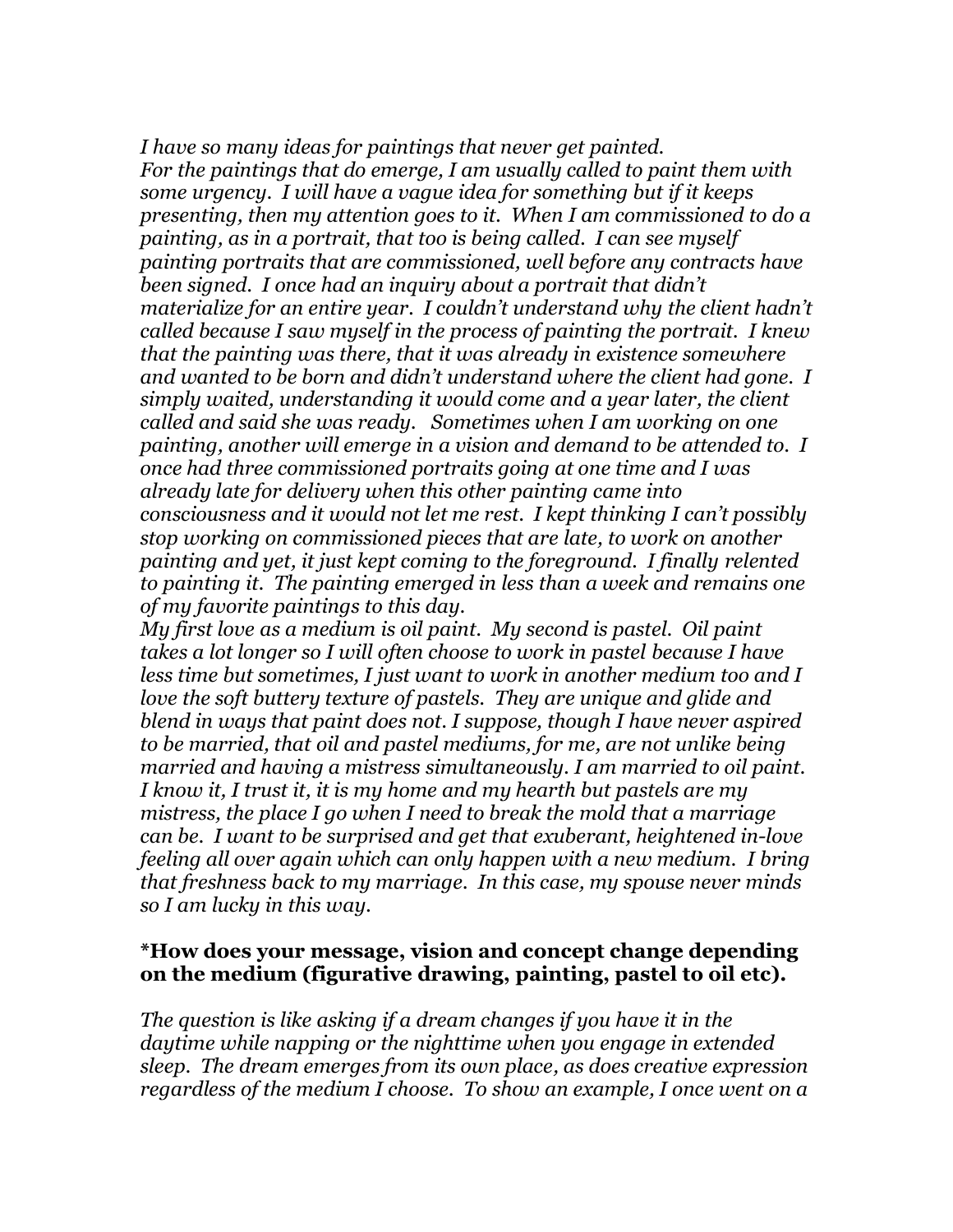*nine day hiking excursion with twelve other women in the Maine wilderness. I wanted so much to sketch the women I hiked with and had the sketching materials with me. There proved to be no time for sketching as every moment was taken up with hiking, preparing food and campsites or breaking them down. One day, we all went into our own individual spaces in the woods for several hours and created a sacred meditation circle. As I sat in my circle, alone and surrounded by wilderness, my surroundings began to talk to me but not in words. I looked at a piece of white, birch bark lying on the ground. It was covered in pale, green and grey moss that was dried to it's aging skin and I could see one of the women in the hiking group in this piece of bark, her white hair, aging skin, her pale green eyes with flecks of gold. The wilderness became my medium. I found the other women on my trip inside the forest that day too and I made a collection that I shared with the group when we came back together, much to their astonishment and delight. If an artist is cut off from one medium, they will gravitate to another. The calling is the cake, the substance, the food, the medium is the icing – almost any flavor or color will do even if we have a favorite.* 

## **Given the themes and focus of your work, does the process of creativity find you more drained and exhausted, or is it a cathartic and therapeutic experience?**

*The creative process is exhilarating for the most part. I am so intensely focused most of the time, that I disappear and whatever is coming through fills me with inexplicable joy, so that even 'I" am not there exactly. It is more like I have disappeared into joy, love and bliss and have fused with it. There is no differentiation between me and bliss, in those moments. There are times however when I have lost my focus and am overthinking my part in the creative process – Are my technical abilities up to this? How do I do this particular thing? Will this look right? Why doesn't this look right? – These are terrible moments. It is like being in terrible disaccord with your lover, and you can see no end in sight. It is frustrating, heartbreaking and draining. So yes, there is and element of the creative process that is draining and exhausting but I would say the overall amazingness far outweighs those moments. Artists really have the best of life in this way. We create our own glory and do not have to depend on other people. We also don't have to actually be engaged with another person to get that "I am over-the-moon-in-love" feeling. All we have to do is work.* 

*I suppose it is cathartic in some ways. I often need to take a break from painting after I have completed a piece or several pieces in a row. Some painters are very prolific. I am not one of them. I need to rest and I am*